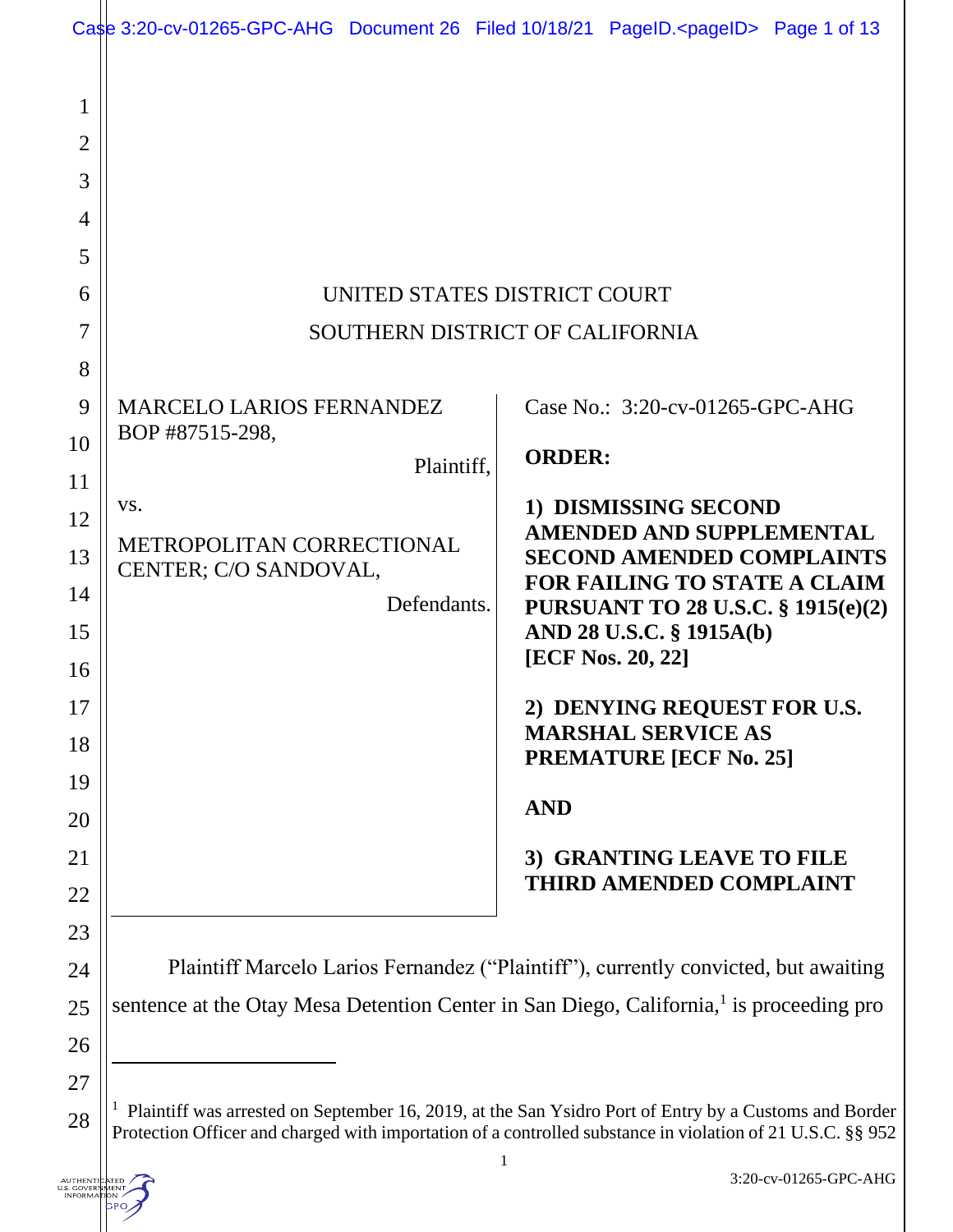1 2 se and in forma pauperis ("IFP") in this civil action pursuant to *Bivens v. Six Unknown Named Agents of the Federal Bureau of Narcotics*, 403 U.S. 388 (1971).

11

12

13

14

15

17

18

19

20

21

#### **I. Procedural History**

9 In both his original and Amended Complaints, Plaintiff sought \$840,000 in general and punitive damages against the Metropolitan Correctional Center ("MCC") based on claims that unidentified correctional officers or "C/Os" there "abused their power" and inflicted "cruel and unusual punishment" upon him while he was "going to court" on October 14 or 15, 2019. *See* Compl., ECF No. 1 at 2‒3, 5; Amend. Compl., ECF No. 3 at  $1 - 3, 7.$ 

10 16 More than a year ago, on September 14, 2020, the Court granted Plaintiff's Motion to Proceed IFP, but dismissed his Amended Complaint sua sponte pursuant to 28 U.S.C. § 1915(e)(2) and § 1915A(b). *See* ECF No. 4. The Court liberally construed Plaintiff's claims to arise under *Bivens* instead of 42 U.S.C. § 1983 as his Amended Complaint alleged, because he sought monetary damages against unidentified federal, not state actors. *See id.* at 6–8. However, because Plaintiff named only the MCC as a Defendant, his Amended Complaint was dismissed for failing to state a claim upon which *Bivens* relief could be granted. *Id.* at 8–9. The Court granted Plaintiff 45 days leave in which to file a Second Amended Complaint that corrected his pleading deficiencies, but cautioned that should he fail to amend in compliance with its Order, and specifically, identify the

<sup>22</sup> 23 24 25 26 27 28 and 960. *See United States v. Larios-Fernandez*, 3:19-cr-04102-BAS-1. *See* ECF No. 1 ("Complaint"). On September 23, 2019, he was ordered detained pending trial in that case. *Id.*, ECF No. 10. The case was dismissed on the government's oral motion on January 10, 2020. *Id.*, ECF No. 26. On January 9, 2020, however, Plaintiff was indicted by a federal grand jury on one count of importation of heroin in violation of 21 U.S.C. §§ 952 and 960 in the related case entitled *United States v. Marcelo Larios-Fernandez*, 3:20 cr-0162-BAS-1. *See id.,* ECF Nos. 1, 2; *Bias v. Moynihan,* 508 F.3d 1212, 1225 (9th Cir. 2007) (A court "'may take notice of proceedings in other courts, both within and without the federal judicial system, if those proceedings have a direct relation to matters at issue.'") (quoting *Bennett v. Medtronic, Inc.*, 285 F.3d 801, 803 n.2 (9th Cir. 2002)). Plaintiff entered a Change of Plea to a superseding Information on February 8, 2021, and a sentencing hearing date is currently set for October 18, 2021, before the Honorable Cynthia Bashant. *See United States v. Marcelo Larios-Fernandez,* 3:20-cr-0162-BAS-1 (ECF Nos. 47‒ 49, 59).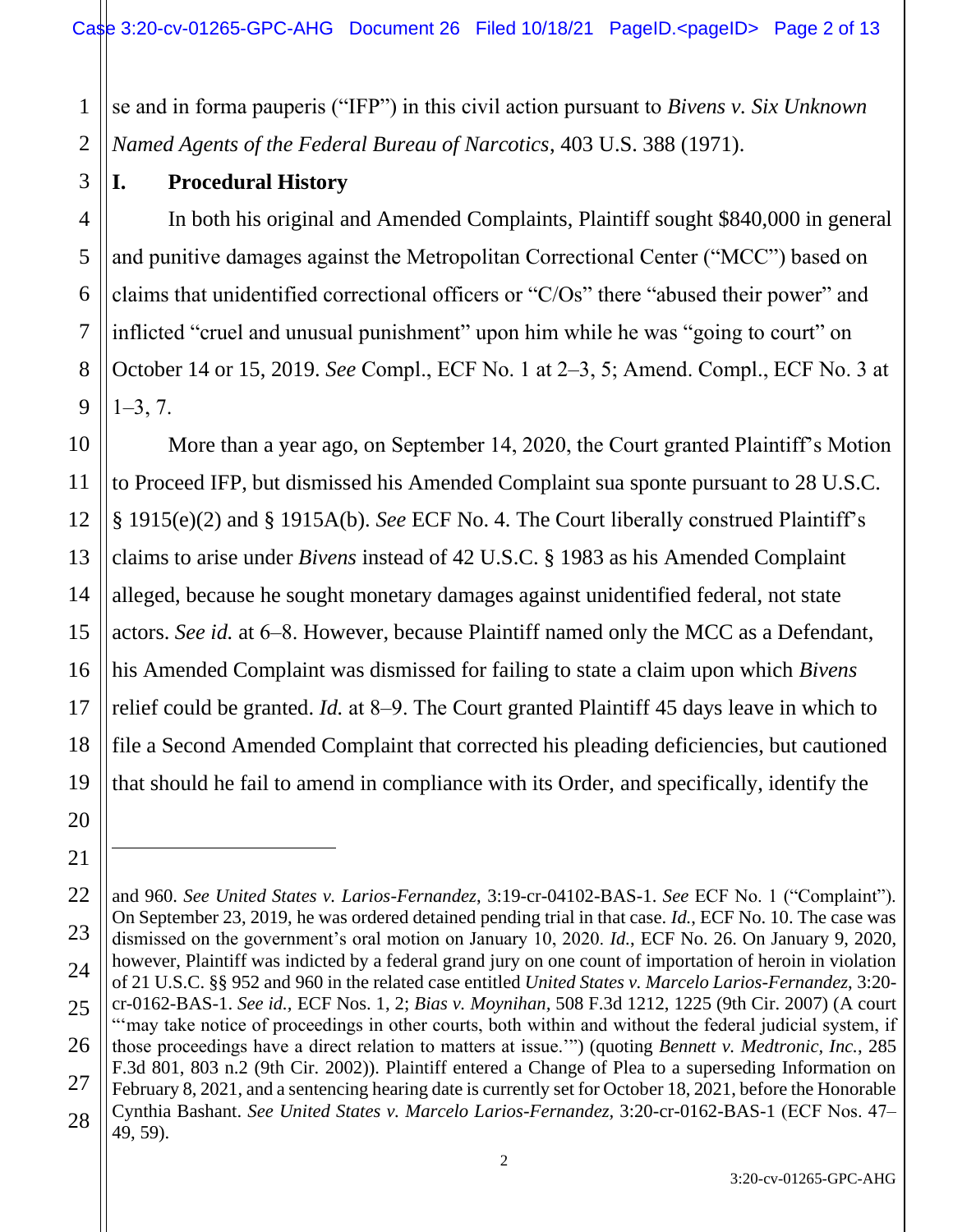1 2 3 4 individual MCC officers alleged to have assaulted him, his case would be dismissed. *Id*. at 8‒10. On November 12, 2020, two weeks after the time to amend expired, but before the Court entered a final dismissal and clerk's judgment, Plaintiff submitted a letter requesting an extension of time in which to amend. *See* ECF No. 6 at 1.

5

7

8

9

11

17

20

21

22

23

24

25

27

6 On November 17, 2020, the Court granted Plaintiff's request for more time to amend, and ordered him to file his Second Amended Complaint on or before December 18, 2020. *See* ECF No. 7 at 3-4. Plaintiff did not comply. Instead, on December 18, 2020, he submitted another letter requesting an extension of time and asking for help identifying the Defendants. *See* ECF No. 9 at 1.

10 12 13 14 15 16 18 19 On January 7, 2021, the Court granted Plaintiff's second motion for an extension of time to amend, but denied his request for assistance identifying the MCC officers he seeks to sue. *See* ECF No. 10 at 4. Plaintiff was ordered to file his Second Amended Complaint no later than March 1, 2021, and explicitly advised that no further extensions of time would be granted. *Id.* at 5. But on February 26, 2021, Plaintiff filed a third motion requesting an extension of time, this time claiming he needed 60 more days to "access to the computer [at MCC] for case law." *See* ECF No. 13 at 1‒2. On March 9, 2021, the Court once again granted Plaintiff's request and gave him until May 10, 2021 to submit his pleading, but cautioned that his requests for extension of time "must end somewhere." *Id.* at 4.

In lieu of amendment, on April 13, 2021, Plaintiff filed another motion, this time requesting expedited discovery. *See* ECF No. 19. But Magistrate Judge Goddard quickly denied Plaintiff's request as premature, in part because he did not show good cause or establish that his "yet-to-be-filed amended complaint would not be dismissed on other grounds." *See* ECF No. 17 at 5 (citing *Wakefield v. Thompson*, 177 F. 3d 1160, 1163 (9th Cir. 1999); *Gillespie v. Civiletti*, 629 F.2d 637, 642 (9th Cir. 1980)).

26 28 A week later, on April 22, 2021, Plaintiff filed a fourth motion requesting extension of time to amend. *See* ECF No. 18. Plaintiff claimed he was "still waiting" for a response to his medical records request from the Health Services Unit at MCC, and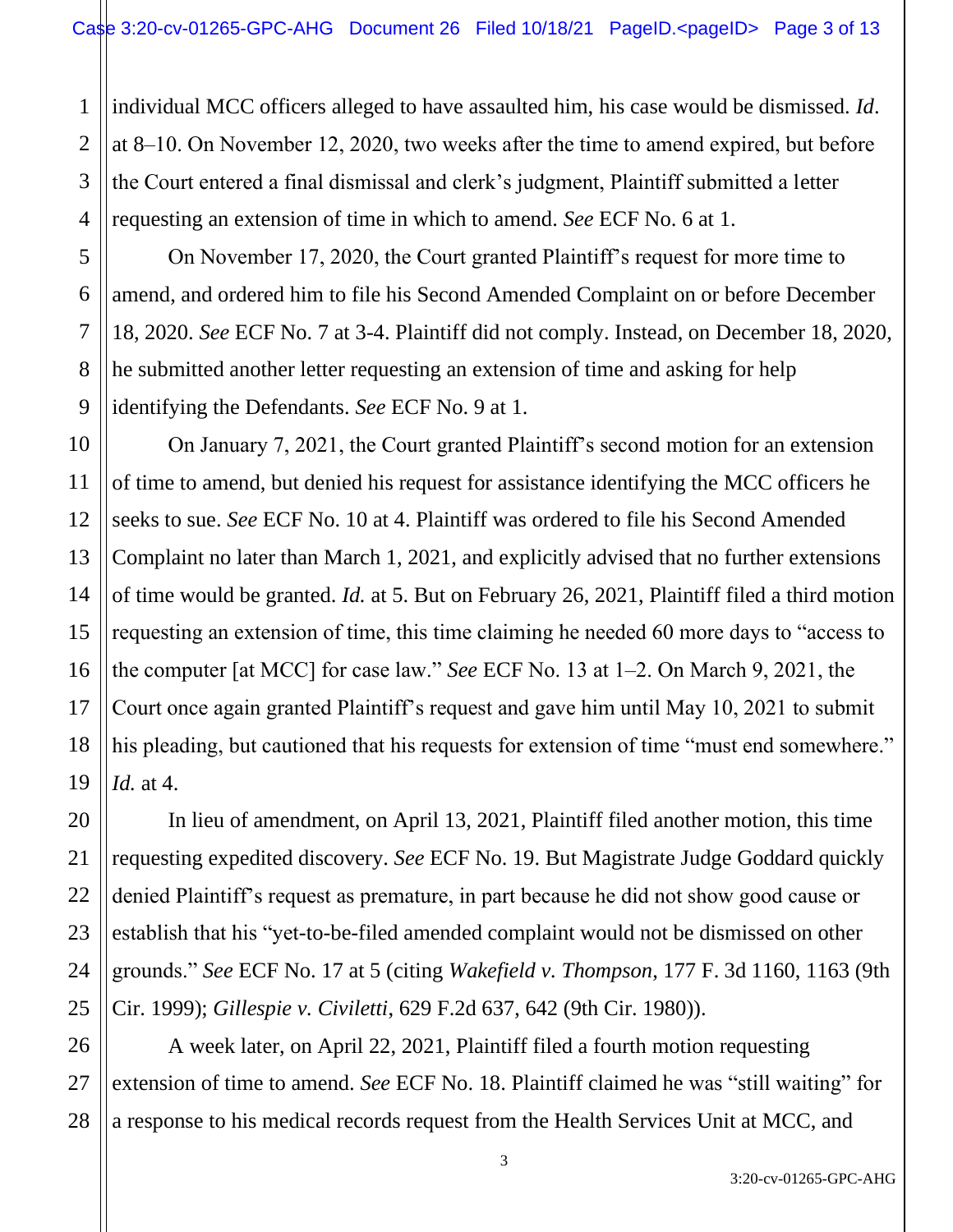1 2 3 believed he would have "better luck" discovering the true names of the officers he wishes to hold liable for the "beat[ing]" he claims to have sustained once MCC officials released his medical records. *Id.* at 2. Based on these allegations, on May 4, 2021, the Court granted Plaintiff one final extension of time in which to amend. *See* ECF No. 19.

On May 12, 2021, Plaintiff filed his Second Amended Complaint ("SAC") (ECF No. 20). Soon after, however, on May 20, 2022, Plaintiff filed a subsequent document entitled "Second Amended (1) Violation of Constitutional Right MCC Officers (2) Violation of Civil Rights by MCC Officers." *See* ECF No. 22 ("Supplemental SAC"). In this document, Plaintiff requests the Court's permission to "submit[] the second part of [his] Second Amended [Complaint] with one of the officers['] name." *See id.* at 4. Plaintiff then identifies C/O Sandoval as "responsible for [his] beating, because he "happen[ed] to be working on the floor when [he] was beat[en]" and was "the first officer who began beating [him]." *Id*. He has since submitted a letter to the Court requesting U.S. Marshal Service upon C/O Sandoval. *See* ECF No. 25.

Thus, because Plaintiff's SAC names only the MCC as a Defendant, but his Supplemental SAC now identifies both the MCC and Correctional Officer Sandoval as Defendants, the Court will liberally construe and consider both pleadings together in order to determine whether Plaintiff now states a plausible claim for relief pursuant to 28 U.S.C. § 1915(e)(2) and § 1915A(b), and concurrently decide whether U.S. Marshal service pursuant to 28 U.S.C. § 1915(d) and Fed. R. Civ. P. 4(c)(3) upon C/O Sandoval is yet warranted.<sup>2</sup>

<sup>&</sup>lt;sup>2</sup> "A document filed pro se is 'to be liberally construed,' and "a pro se complaint, however inartfully pleaded, must be held to less stringent standards than formal pleadings drafted by lawyers." *Erickson v. Pardus*, 551 U.S. 89, 94 (2007) (internal citation omitted); *Eldridge v. Block*, 832 F.2d 1132, 1137 (9th Cir. 1987) (per curiam) (noting that the liberal construction of a pro se litigant's pleadings "is particularly important in civil rights cases"); *Jeffries v. Foodland Grocery*, No. CV 20-00304 JMS-RT, 2020 WL 5505123, at \*2 n.3 (D. Haw. Sept. 11, 2020) (liberally construing original pro se complaint, exhibits, and amended complaint together for purposes of initial screening pursuant to 28 U.S.C. § 1915A, but advising plaintiff that any future amended complaint "must be a stand-alone document without reference to other filings" because "piecemeal additions" are not an appropriate means to amend); *see also* S.D. Cal. CivLR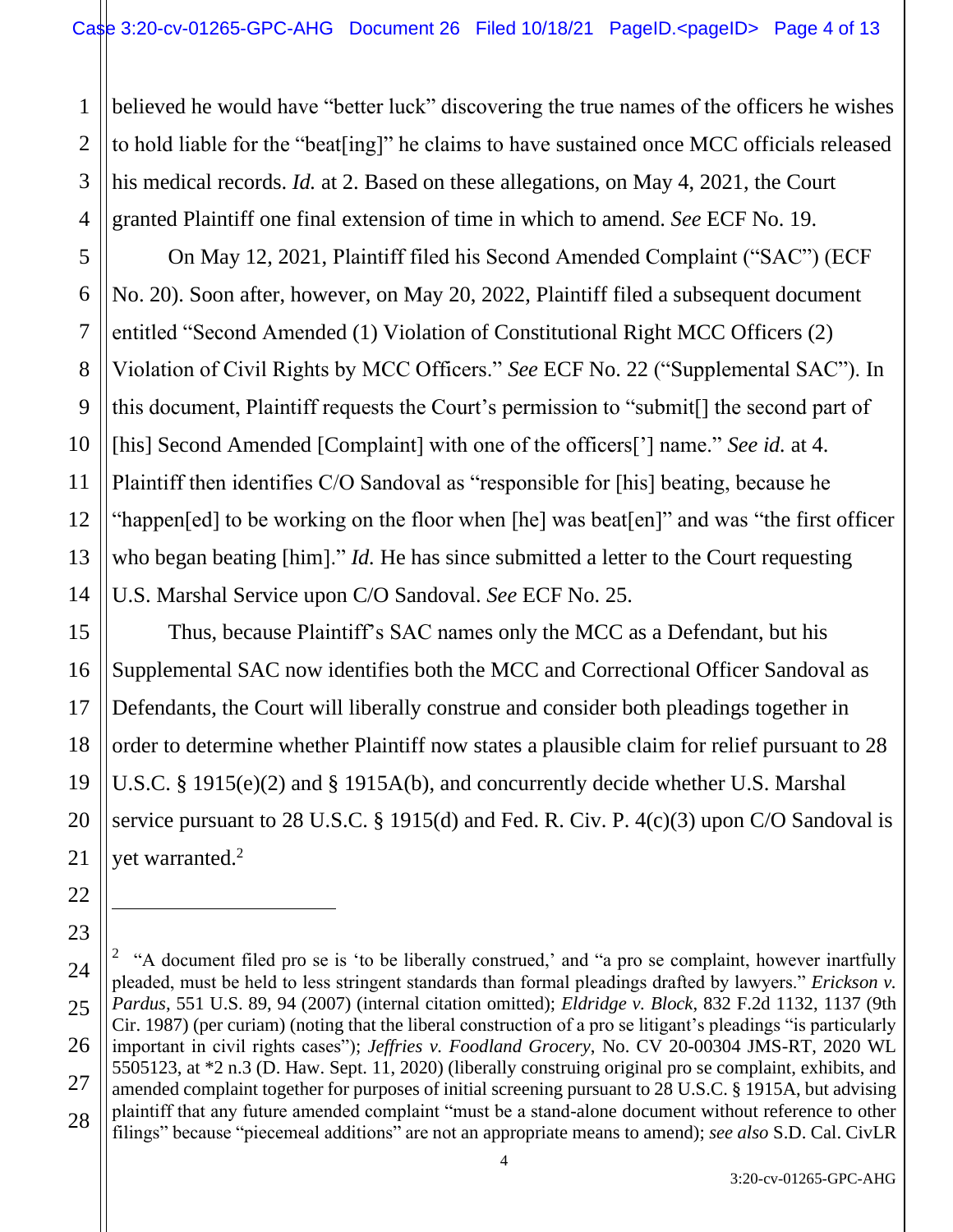# 1 2

## **II. Screening of SAC & Supplemental SAC**

As Plaintiff now knows, the Prison Litigation Reform Act ("PLRA") requires the Court to review complaints filed by all persons proceeding IFP and by those, like him, who are "incarcerated or detained in any facility [and] accused of, sentenced for, or adjudicated delinquent for, violations of criminal law or the terms or conditions of parole, probation, pretrial release, or diversionary program," at the time of filing "as soon as practicable after docketing." *See* 28 U.S.C. §§ 1915(e)(2) and 1915A(b). Under these statutes, the Court must sua sponte dismiss complaints, or any portions thereof, which are frivolous, malicious, fail to state a claim, or which seek damages from defendants who are immune. *See* 28 U.S.C. §§ 1915(e)(2)(B) and 1915A; *Lopez v. Smith*, 203 F.3d 1122, 1126-27 (9th Cir. 2000) (en banc) (citing § 1915(e)(2)); *Rhodes v. Robinson*, 621 F.3d 1002, 1004 (9th Cir. 2010) (discussing 28 U.S.C. § 1915A(b)).

## A. Standard of Review

"The purpose of § 1915A is 'to ensure that the targets of frivolous or malicious suits need not bear the expense of responding.'" *Nordstrom v. Ryan*, 762 F.3d 903, 920 n.1 (9th Cir. 2014) (quoting *Wheeler v. Wexford Health Sources, Inc*., 689 F.3d 680, 681 (7th Cir. 2012)). "The standard for determining whether a plaintiff has failed to state a claim upon which relief can be granted under  $\S 1915(e)(2)(B)(ii)$  is the same as the Federal Rule of Civil Procedure 12(b)(6) standard for failure to state a claim." *Watison v. Carter*, 668 F.3d 1108, 1112 (9th Cir. 2012); *accord Wilhelm v. Rotman*, 680 F.3d 1113, 1121 (9th Cir. 2012) (noting that screening pursuant to § 1915A "incorporates the familiar standard applied in the context of failure to state a claim under Federal Rule of Civil Procedure 12(b)(6)").

Every complaint must contain "a short and plain statement of the claim showing that the pleader is entitled to relief." Fed. R. Civ. P. 8(a)(2). Detailed factual allegations

<sup>15.1 (&</sup>quot;Every pleading to which an amended is … allowed by court order[] must be complete in itself without reference to the superseded pleading.").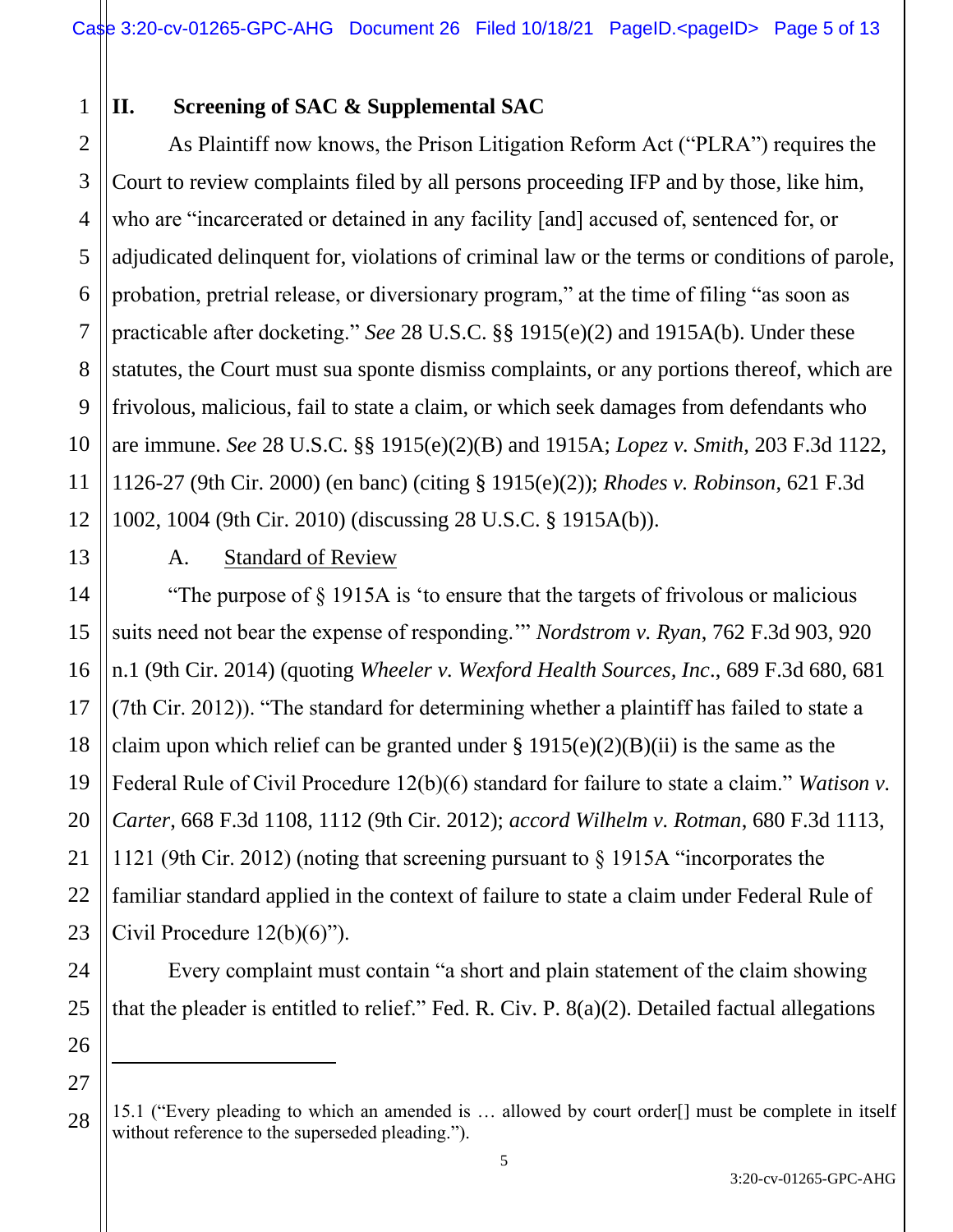1 2 3 4 5 6 7 8 9 are not required, but "[t]hreadbare recitals of the elements of a cause of action, supported by mere conclusory statements, do not suffice." *Iqbal*, 556 U.S. at 678 (citing *Bell Atlantic Corp. v. Twombly*, 550 U.S. 544, 555 (2007)). "When there are well-pleaded factual allegations, a court should assume their veracity, and then determine whether they plausibly give rise to an entitlement to relief." *Id.* at 679. "Determining whether a complaint states a plausible claim for relief [is] ... a context-specific task that requires the reviewing court to draw on its judicial experience and common sense." *Id.* The "mere possibility of misconduct" falls short of meeting this plausibility standard. *Id.*; *see also Moss v. U.S. Secret Service*, 572 F.3d 962, 969 (9th Cir. 2009).

While a plaintiff's factual allegations are taken as true, courts "are not required to indulge unwarranted inferences." *Doe I v. Wal-Mart Stores, Inc.*, 572 F.3d 677, 681 (9th Cir. 2009) (internal quotation marks and citation omitted). Indeed, while courts "have an obligation where the petitioner is pro se, particularly in civil rights cases, to construe the pleadings liberally and to afford the petitioner the benefit of any doubt," *Hebbe v. Pliler*, 627 F.3d 338, 342 & n.7 (9th Cir. 2010) (citing *Bretz v. Kelman*, 773 F.2d 1026, 1027 n.1 (9th Cir. 1985)), it may not "supply essential elements of claims that were not initially pled." *Ivey v. Board of Regents of the University of Alaska*, 673 F.2d 266, 268 (9th Cir. 1982). Even before *Iqbal*, "[v]ague and conclusory allegations of official participation in civil rights violations" were not "sufficient to withstand a motion to dismiss." *Id.*

10

11

12

13

14

15

16

17

18

19

20

21

22

23

24

25

B. Allegations in SAC & Supplemental SAC

Plaintiff's SAC, like his original Complaint and Amended Complaints, contains few facts and instead simply recounts his previous allegations and the procedural history of his case. *See* ECF No. 20 at 2‒6. As before, Plaintiff continues to broadly conclude only that several "unknown BOP officers" at MCC inflicted "cruel and unusual punishment" upon him while he was "going to court" on October 14 or 15, 2019. *Id.* at 2.

26 27 28 On that day, Plaintiff contends he "had trouble taking off [his] jumpsuit," complained that his handcuffs were too tight, and requested they be loosened or removed. *Id.* at 3. In response, Plaintiff alleges he was placed in a small room where "4 or 5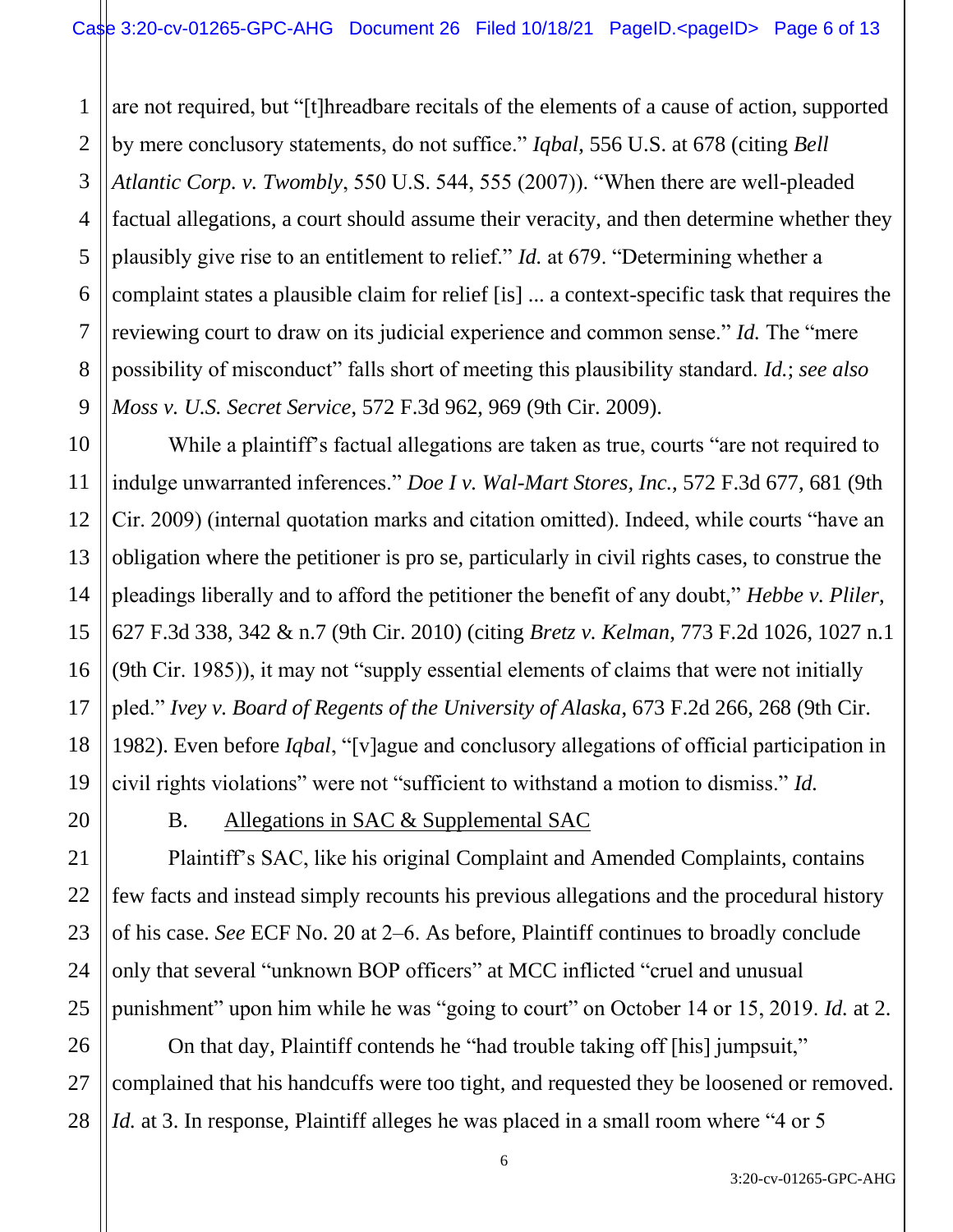1 2 3 4 5 6 7 officers, including a SGT … beat [him] all over upon the back, arms, legs [and] head." *Id.* Only in his Supplemental SAC does Plaintiff now identify C/O Sandoval as "the first officer who began the beating." *See* ECF No. 22 at 4. On October 15, 2019, he was transported to Paradise Valley Hospital "where he remained for more than two weeks." *See* ECF No. 20 at 3. Plaintiff claims to have sustained back, arm, brain, and vision injuries as result of the incident, and seeks to recover \$840,000 in damages "under 42 U.S.C. § 1983 for unreasonable and excessive use of force." *Id.* at 3–4, 9.

Plaintiff's SAC and his Supplemental SAC still name the MCC as a Defendant, however, and he admits that, with the exception of C/O Sandoval, he has not "able to provide this court with the [other] BOP officers['] names," despite his efforts to discover them through the production of his medical records. *See* ECF No. 20 at 5, 7; ECF No. 22 at 4.

23

24

8

9

10

#### C. 42 U.S.C. § 1983

First, as the Court noted in its previous screening Order, "[t]o establish § 1983 liability, Plaintiff must show both (1) deprivation of a right secured by the Constitution and laws of the United States, and (2) that the deprivation was committed by a person acting under color of state law." *Tsao v. Desert Palace*, Inc., 698 F.3d 1128, 1138 (9th Cir. 2012); *see Rawson v. Recovery Innovations, Inc.,* 975 F.3d 742, 747 (9th Cir. 2020) ("Pursuant to § 1983, a defendant may be liable for violating a plaintiff's constitutional rights only if the defendant committed the alleged deprivation while acting under color of state law."). Plaintiff remains in federal custody and seeks damages against the MCC for injuries he alleges to have sustained at the hands of mostly unidentified MCC officers in October 2019 before he entered a change of plea on February 8, 2021.<sup>3</sup> He fails to allege

<sup>25</sup> 26 27 28 <sup>3</sup> Because Plaintiff was a pretrial detainee in October 2019, and he asserts a violation of his right to be "free[] from cruel and unusual punishment," *see* SAC at 2, the Court presumes his claims would arise under the Fifth Amendment's Due Process Clause, which is applicable to the federal government, *see Bingue v. Prunchak,* 512 F.3d 1169, 1174 (9th Cir. 2008), and not the Eighth Amendment, which only applies *after* conviction. *See Bell v. Wolfish*, 441 U.S. 520, 536–37 (1979) (noting that while due process permits the government to "detain [a person] to ensure his presence at trial and … subject him to the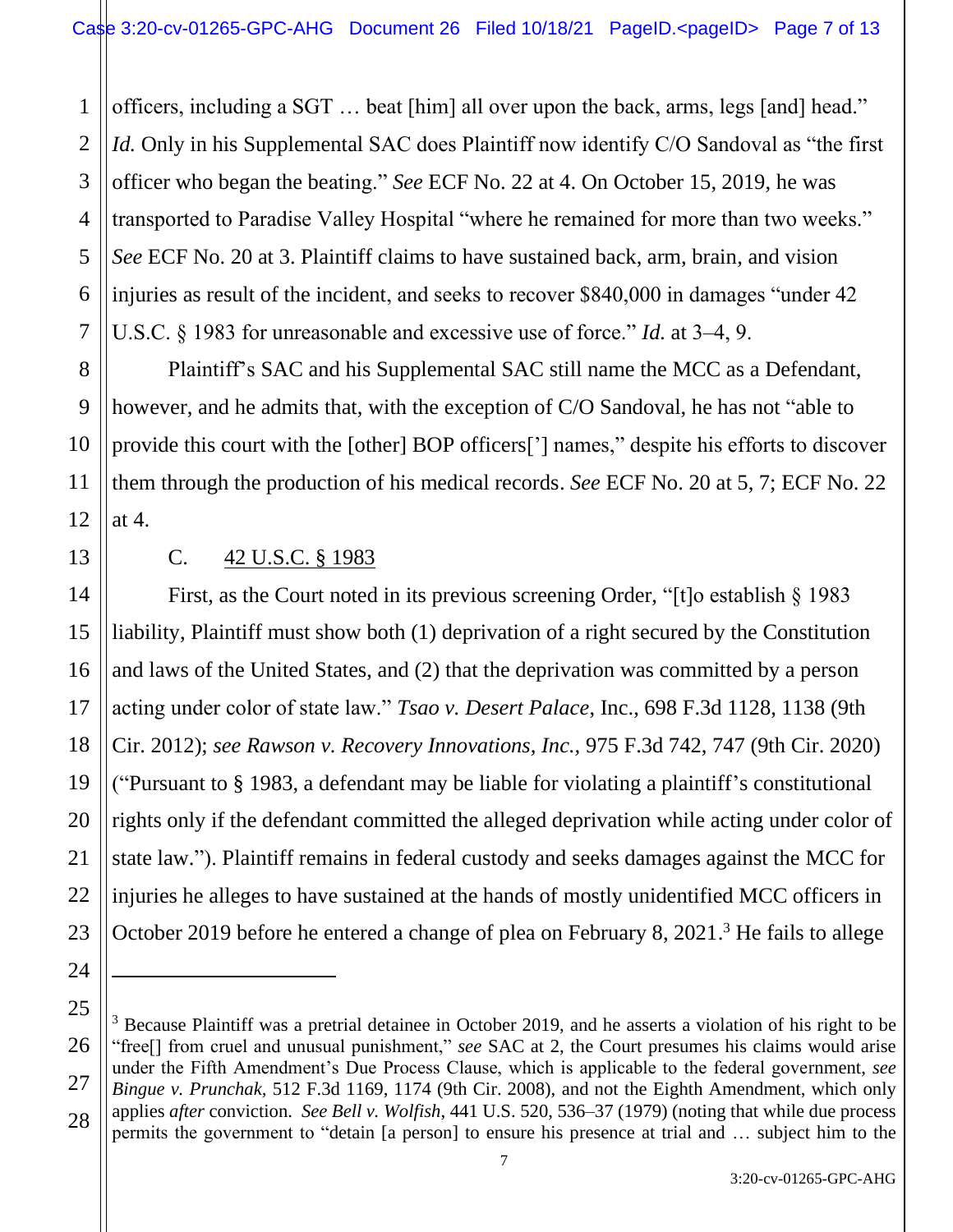that the MCC or any MCC officer alleged to have beaten him acted under color of state law. Therefore, he fails to state a claim under § 1983. *Tsao*, 698 F.3d at 1138; *Rawson*, 975 F.3d at 747.

D. *Bivens*

However, because Plaintiff is proceeding pro se and his original Complaint invoked federal jurisdiction pursuant to *Bivens,* the Court will continue to liberally construe the allegations in his SAC and his Supplemental SAC to determine whether they state a plausible claim for relief under *Bivens* and its progeny. *See Iqbal*, 556 U.S. at 675 (assuming, but not deciding, that a Fifth Amendment equal protection *Bivens* claim was actionable in order to determine whether plaintiff's complaint stated a claim to relief).

"In *Bivens*, the Supreme Court 'recognized for the first time an implied right of action for damages against federal officers alleged to have violated a citizen's constitutional rights.'" *Vega v. United States*, 881 F.3d 1146, 1152 (9th Cir. 2018) (quoting *Hernandez v. Mesa*, \_\_U.S. \_\_, 137 S. Ct. 2003, 2006 (2017) (citation omitted)). "In the limited settings where *Bivens* does apply, the implied cause of action is the 'federal analog to suits brought against state officials under Rev. Stat. § 1979, 42 U.S.C. § 1983.'" *Iqbal*, 556 U.S. at 675‒76 (quoting *Hartman v. Moore*, 547 U.S. 250, 254 n.2 (2006)). Thus, to state a *Bivens* claim for damages, the plaintiff must allege facts showing that: (1) a right secured by the Constitution or laws of the United States was violated,  $4\overline{ }$ 

1

2

restrictions and conditions of the detention facility," … "those conditions and restrictions [may] not amount to punishment, or otherwise violate the Constitution."); *DeShaney v. Winnebago Cty. Dep't of Soc. Servs*., 489 U.S. 189, 199 n.6 (1989) ("The Eighth Amendment applies 'only after the State has complied with the constitutional guarantees traditionally associated with criminal prosecutions....[T]he State does not acquire the power to punish with which the Eighth Amendment is concerned until after it has secured a formal adjudication of guilt in accordance with due process of law.'" (quoting *Ingraham v. Wright*, 430 U.S. 651, 671–672, n. 40 (1977)).

<sup>4</sup> The Supreme Court has cautioned against expanding *Bivens*' implied right of action into new contexts beyond those already recognized. *See Ziglar v. Abbasi*, 137 S. Ct. 1843, 1857 (2017). Although *Bivens*  applies to alleged violations of the Fourth Amendment's protection against unreasonable searches and seizures by federal agents, *see Bivens*, 403 U.S. at 391, and to inadequate medical care claims alleged by a federal inmate's decedents under the Eighth Amendment, *see Carlson v. Green*, 446 U.S. 14 (1980), it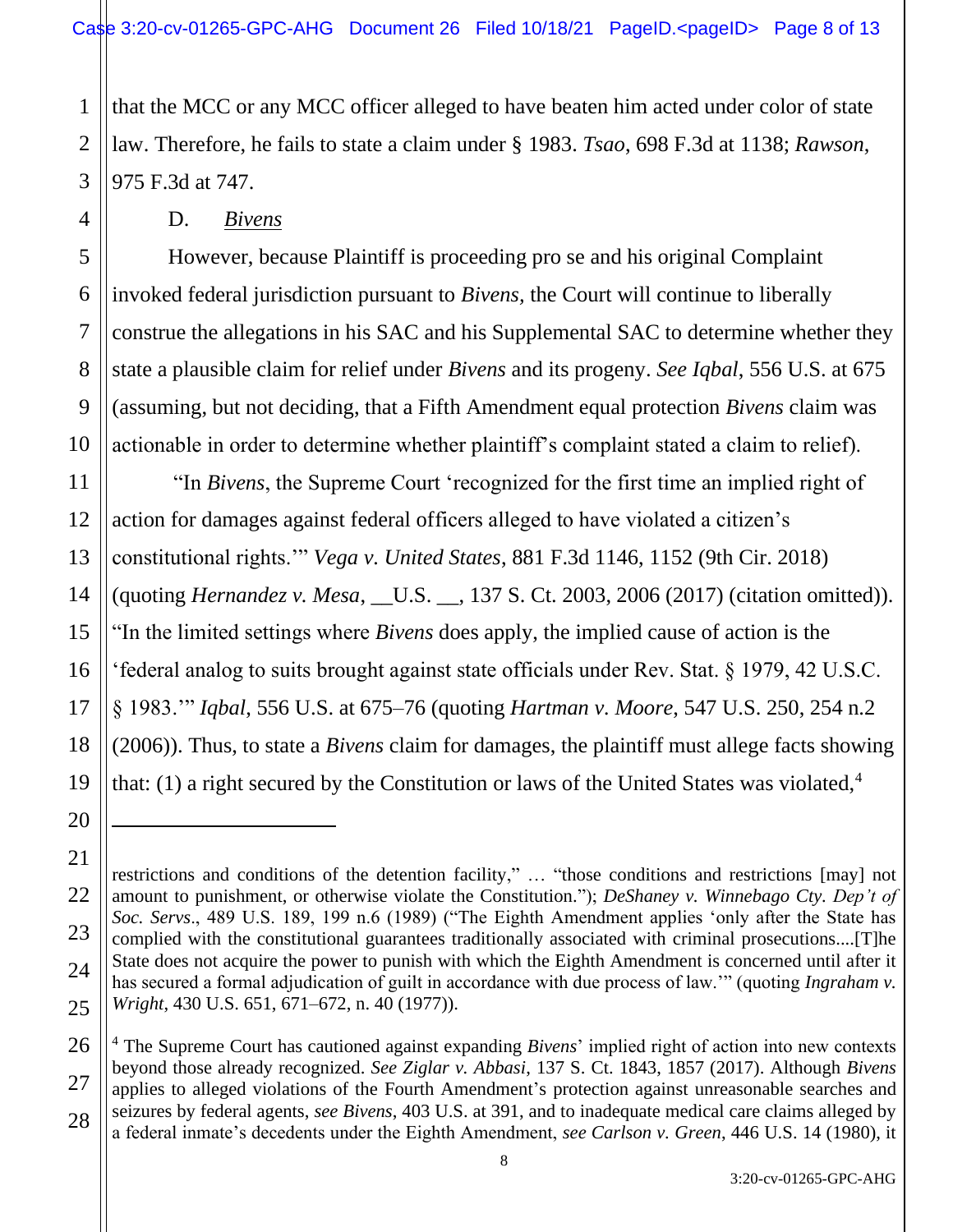1 2 and (2) the alleged deprivation was committed by a federal actor. *Van Strum v. Lawn*, 940 F.2d 406, 409 (9th Cir. 1991).

To the extent Plaintiff continues to seek to hold the MCC liable for damages incurred at the MCC but for allegedly wrongful acts committed by a group of mostly unidentified individual officers, he fails to state a plausible claim for relief. *See Iqbal*, 556 U.S. at 679. A *Bivens* action may only be brought against a federal official in his or her individual capacity. *See Vaccaro v. Dobre*, 81 F.3d 854, 857 (9th Cir. 1996) (a *Bivens* action "can be maintained against a defendant in his or her individual action only, and not in his or her official capacity."). A *Bivens* claim cannot stand against the United States, or any of its departments, offices, or agencies, like the BOP or MCC. *See FDIC v. Meyer*, 510 U.S. 471 (1994). "[T[he purpose of *Bivens* is to deter the officer," not the agency. *Id.* at 485; *see also Lanuza v. Love*, 899 F.3d 1019, 1029–32 (9th Cir. 2018) (noting that a claim for damages based on individualized mistreatment by rank-and-file federal officers is what *Bivens* was meant to address). Indeed, the Supreme Court has held that "[a]n extension of *Bivens* to agencies of the Federal Government is not supported by the logic of *Bivens* itself." *Meyer*, 510 U.S. at 486. Therefore, because Plaintiff continues to name the MCC as a Defendant, both his SAC and his Supplemental SAC fail to state a claim

<sup>3</sup> 4 5 6 7 8 9 10 11 12 13 14 15 16 17 18 19 20 21 22 23 24 25 26 27 28

remains unclear whether a *Bivens* cause action may be pursued by a federal pretrial detainee alleging excessive force. *See e.g., Williams v. Fed. Bureau of Prisons,* No. CV 19-00081 JMS-KJM, 2019 WL 2518444, at \*2 (D. Haw. June 18, 2019) (assuming on screening that *Bivens* applies to pretrial detainee's excessive force and unconstitutional conditions of confinement claims). As before, this Court will continue to assume such a claim may be actionable, and that Plaintiff is not seeking to extend a *Bivens* remedy "to any new context or new category of defendants," *Corr. Services Corp. v. Malesko*, 534 U.S. 61, 68 (2001)‒‒but it makes no express findings in that regard, and assumes so for initial screening purposes only. *See e.g., Reid v. United States*, 825 F. App'x 442, 445 (9th Cir. 2020) (finding federal prisoner's "plausibly pleaded" Eighth Amendment excessive force claims did not "present a new *Bivens*  context" under *Abbasi*, and that district court "erred by dismissing th[o]se claims pursuant to the screening requirements of the Prison Litigation Reform Act (PLRA), 28 U.S.C. § 1915A."); *Self v. Warden, MCC*, 2019 WL 497731, at \*4 & n.4 (S.D. Cal. Feb. 8, 2019) (assuming on screening that *Bivens* applies to pretrial detainee medical care claims); *Igbal*, 556 U.S. at 677–78 (assuming claims actionable under *Bivens* for purposes of determining whether complaint contained sufficient factual matter, accepted as true, to "state a claim to relief that [wa]s plausible on its face.").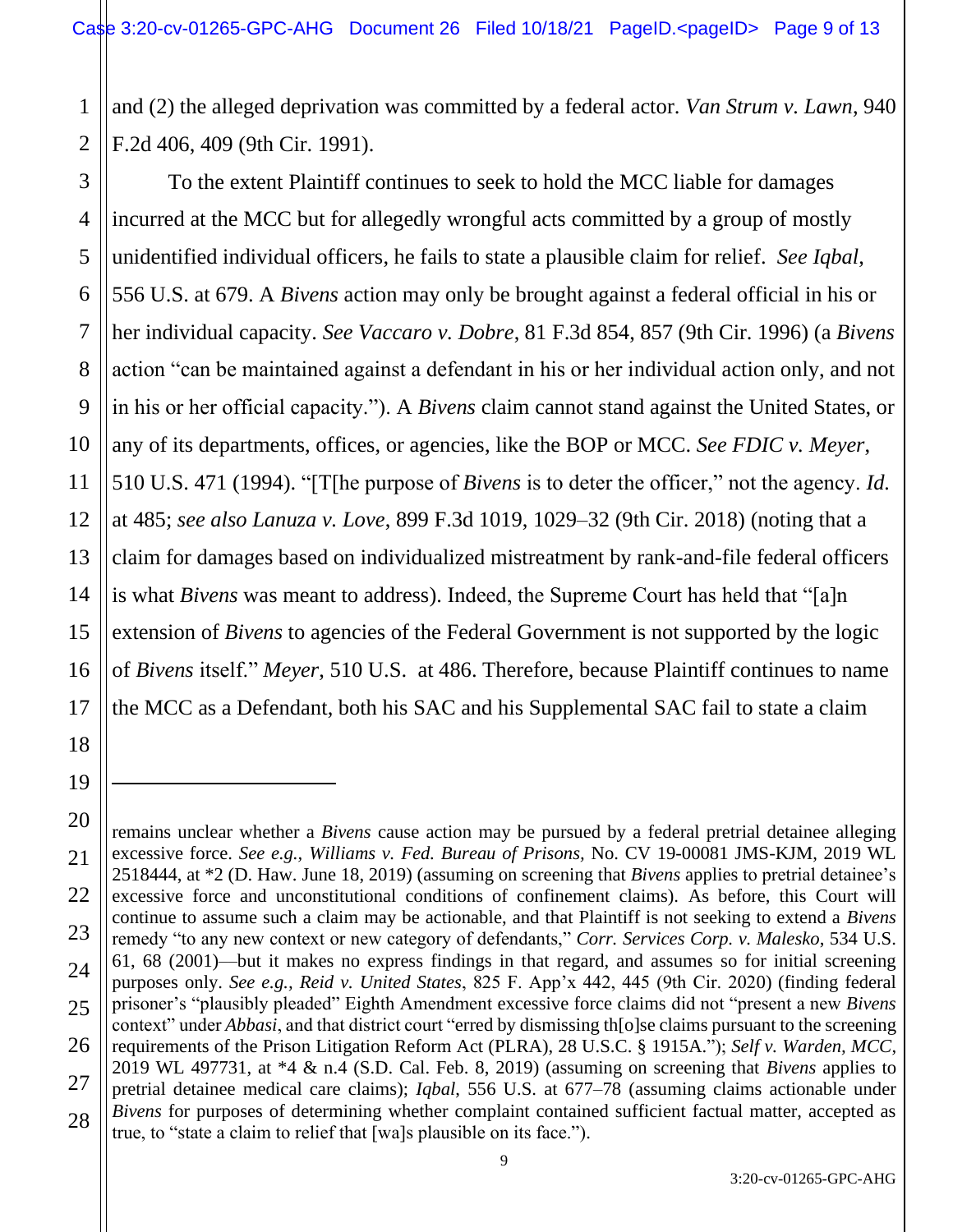1 2 upon which *Bivens* relief can be granted. *See* 28 U.S.C. § 1915(e)(2)(B)(ii); 28 U.S.C.  $§ 1915A(b)(1).$ 

Finally, while Plaintiff now identifies C/O Sandoval as "the first officer who began the beating," together with "four other [still unidentified] C/Os," *see* ECF No. 22 at 4, he nevertheless still fails to allege facts that describe what Sandoval individually *did* or how his or her actions were "excessive" or unreasonable under the circumstances. *See Iqbal*, 556 U.S. at 676; *Abbasi*, 137 S. Ct. at 1860 ("[A] *Bivens* claim is brought against the individual official for his or her own acts, not the acts of others."); *Jones v. Williams*, 297 F.3d 930, 934 (9th Cir. 2002) (plaintiff must allege facts sufficient to plausibly show how each defendant personally participated in the deprivation of his constitutional rights).

"[A] pretrial detainee must show … that the force purposely or knowingly used against him was objectively unreasonable." *Kingsley v. Hendrickson*, 576 U.S. 389, 396– 97 (2015). "A court (judge or jury) cannot apply this standard mechanically." *Id.* at 397. Rather, "details ... matter[,]" and the inquiry "requires careful attention to the facts and circumstances of each particular case." *Lombardo v. City of St. Louis, Missouri*, \_\_ U.S. \_\_, 141 S. Ct. 2239, 2241 (2021) (citation omitted). Those circumstances include: "the relationship between the need for the use of force and the amount of force used; the extent of the plaintiff's injury; any effort made by the officer to temper or to limit the amount of force; the severity of the security problem at issue; the threat reasonably perceived by the officer; and whether the plaintiff was actively resisting." *Kingsley*, 576 U.S. at 397. "Vague and conclusory allegations of official participation in civil rights violations are not sufficient to withstand a motion to dismiss" or to survive screening under 28 U.S.C. § 1915(e)(2) or § 1915A. *Ivey*, 673 F.2d at 268; *see also Iqbal*, 556 U.S. at 678 ("Nor does a complaint suffice if it tenders naked assertions devoid of further factual enhancement." (internal quotation marks and alteration omitted)).

Here, while Plaintiff does offer some detail with respect to the extent of his injury, *see* ECF No. 20 at 3, he includes no further factual allegations with respect to any of the remaining *Kingsley* factors, and instead claims only in conclusory fashion that C/O

3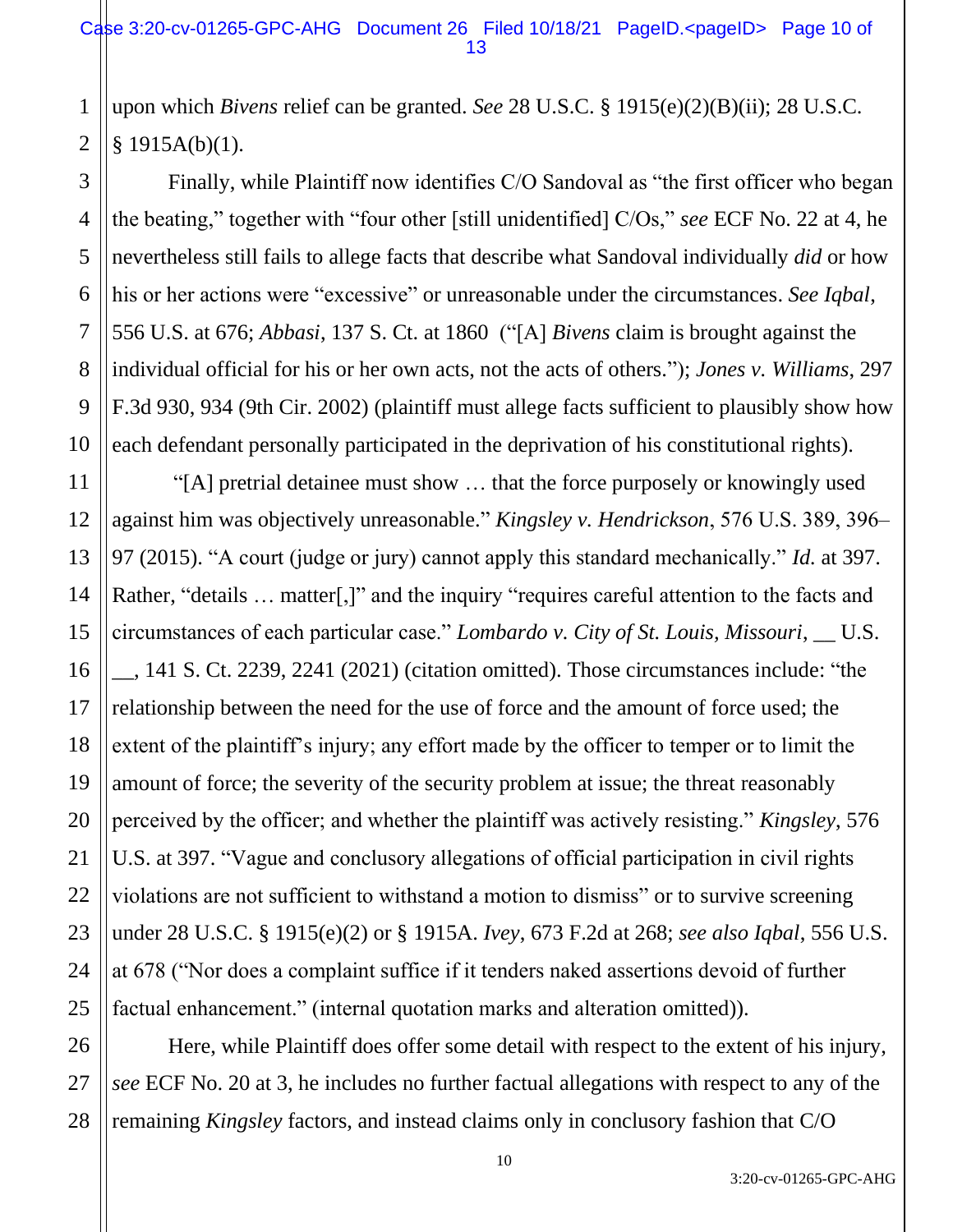#### Case 3:20-cv-01265-GPC-AHG Document 26 Filed 10/18/21 PageID.<pageID> Page 11 of 13

1 2 3 4 5 6 7 8 9 10 11 12 13 14 15 16 Sandoval and other "unknown BOP officers" as a group "committed a felony by beating [him]," *see id.* at 8–9, "assaulted [him] on the head and body," and "inflicted 'cruel and unusual punishment'" upon him "while he was 'going to court' on October 14 or 15, 2019." *Id.* at 2. Specifically lacking is any "factual content" that explains or discounts Sandoval's need to use force under the circumstances, identifies any effort or lack of effort Sandoval made to temper or limit the use of force, refutes or proclaims as nonexistent any threat to security he may have posed during his transport, *see* ECF No. 20 at 2, or denies any active resistance on his part. *Kingsley*, 576 U.S. at 397; *Iqbal*, 556 U.S. at 678; *see also Williams v. Fed. Bureau of Prisons*, No. CV 19-00081 JMS-KJM, 2019 WL 2518444, at  $*3$  (D. Haw. June 18, 2019) (finding "conclusory claim that a tactical team at FDC Honolulu used excessive force several times" on a pretrial detainee and "forc[ed] [him] into SHU cells where inmates posed a violent risk to [him]," insufficient to state a plausible claim for relief under *Kingsley* because plaintiff failed to "provide[] … facts regarding when [the incident] occurred, why force was needed to move him into cells with other inmates, how [he] responded, what injuries he suffered, [or] what actions were taken before and after the move.").

17 18 19 20 21 22 23 24 25 26 27 28 Thus, as pleaded, the Court finds Plaintiff's SAC, considered together with his Supplemental SAC, still fails to state a claim upon which *Bivens* relief may be granted and must be dismissed sua sponte pursuant to 28 U.S.C.  $\S$  1915(e)(2) and  $\S$  1915A(b)(1). *See Watison*, 668 F.3d at 1112; *Wilhelm*, 680 F.3d at 1121. At most, Plaintiff now identifies Sandoval as one of the officers who assaulted him and describes his injuries. To state a plausible *Bivens* claim for relief, however, he must provide "more than an unadorned, the defendant-unlawfully-harmed-me accusation," and plead additional "factual content that allows the court to draw the reasonable inference that [Sandoval] is liable for the misconduct alleged." *Iqbal*, 556 U.S. at 678. His currently "threadbare recitals of the elements of a cause of action, supported by mere conclusory statements, do not suffice." *Id.* Consequently, Plaintiff's letter requesting U.S. Marshal service on C/O Sandoval (ECF No. 25) must also be denied without prejudice as premature.

3:20-cv-01265-GPC-AHG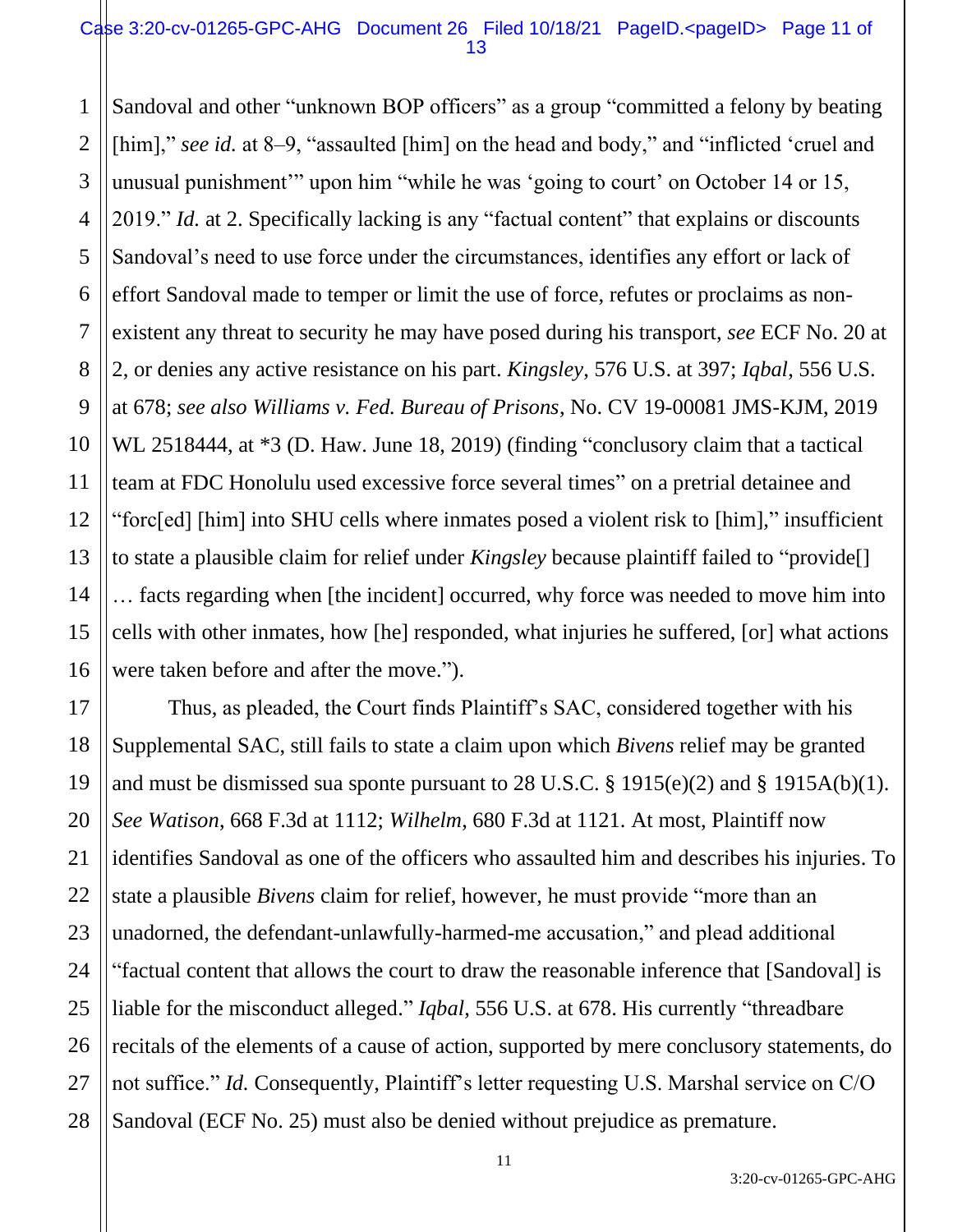### E. Leave to Amend

1

2

7

11

17

18

19

20

21

23

24

25

26

3 4 5 6 8 9 10 12 13 14 15 16 The Court first explained Plaintiff's pleading deficiencies on September 14, 2020, and because it was not absolutely clear he could not allege additional facts to state a plausible *Bivens* claim for relief, granted him leave to amend. *See* ECF No. 4 at 9 (citing *Aktar v. Mesa*, 698 F.3d 1202, 1212 (9th Cir. 2012)). After having four separate extensions of time to amend since, Plaintiff's SAC and his Supplemental SAC still fail to state any plausible claim for relief pursuant to 42 U.S.C. § 1983 or any *Bivens* claim against the MCC. Therefore, the Court finds further amendment with respect to Defendant MCC would be futile. *See Gonzalez v. Planned Parenthood*, 759, F.3d 1112, 1116 (9th Cir. 2014) ("'Futility of amendment can, by itself, justify the denial of ... leave to amend.'") (quoting *Bonin v. Calderon*, 59 F.3d 815, 845 (9th Cir. 1995)); *Zucco Partners, LLC v. Digimarc Corp.*, 552 F.3d 981, 1007 (9th Cir. 2009) ("[W]here the plaintiff has previously been granted leave to amend and has subsequently failed to add the requisite particularity to its claims, [t]he district court's discretion to deny leave to amend is particularly broad." (internal quotation marks omitted) (second alteration in original)).

With respect to Plaintiff's excessive force claim against C/O Sandoval pursuant to *Bivens*, however, the Court will grant him one *final* opportunity to amend in order to address the pleading deficiencies identified in this Order. *See Akhtar*, 698 F.3d at 1212 ("A district court should not dismiss a pro se complaint without leave to amend unless it is absolutely clear that [its] deficiencies … could not be cured by amendment.").

22 **III. Conclusion and Order**

Based on the foregoing, the Court:

1) **DISMISSES** both Plaintiff's Second Amended and Supplemental Second Amended Complaints (ECF Nos. 20, 22) for failure to state a claim upon which relief can be granted pursuant to 28 U.S.C.  $\S 1915(e)(2)(B)$  and  $\S 1915A(b)$ ;

27 28 2) **DENIES** Plaintiff's request for U.S. Marshal service upon C/O Sandoval (ECF No. 25) without prejudice as premature; and